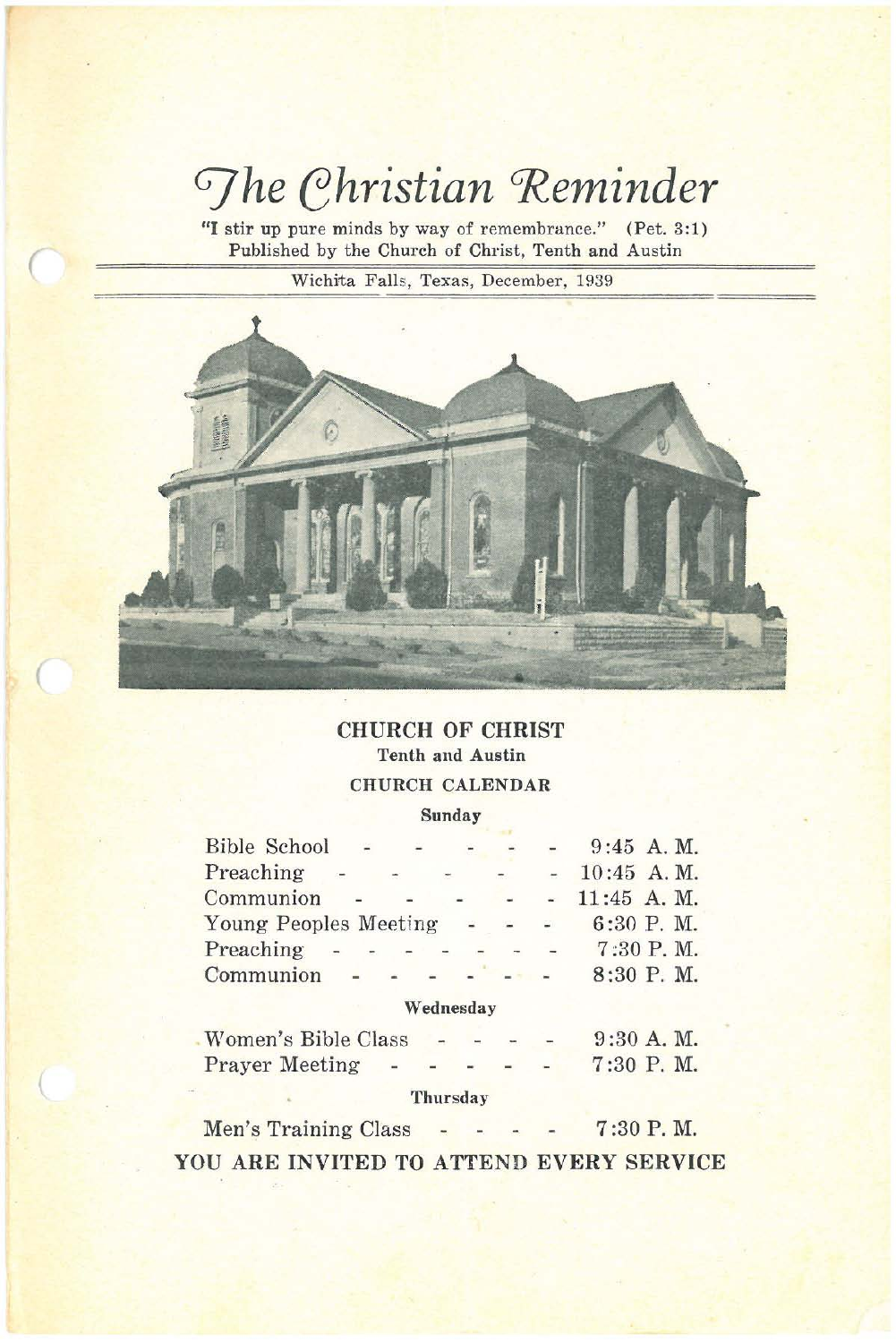# *GJhe ehristian <Reminder Published Monthly* by *ehurch* of *ehrist Robert* C. *Janes, Editor*

#### THE PRINCE OF PEACE

"His name shall be called-The Prince of Peace." (Isa. 9:6).

An artist has painted the picture of a bird sitting on its nest built upon a branch swinging out over a turbulent stream that cascades down a rocky slope. There is a spray all around and one can almost hear the thunder of the falling water. But the bird is undisturbed. The artist has named his picture "Peace/' Almost two thousand years ago Christ came into a turbulent world. Today the us everywhere are the commotions of unresting hearts, the noisy follies of sin, strife, and hate. Yet they who rest their lives in him are at peace. In him nations can end their wars, families can<br>end their strife, and all men can be brothers.

#### THE WIDOW'S MIGHT

The story of the widow's mite, might well be written, the widow's might. Did not her generosity reveal her strength? It takes strength of heart and mind and resources. God manifested the might of giving in sending his only begotten Son. How shall we respond to such <sup>a</sup> gift? Giving our "mite" means giving wholeheartedly to the limit of our ability.

#### IN ROME

There are no churches of Christ in<br>Rome. There are about four hundred There are about four hundred churches, but about a fourth of them seem to be named for Mary and Peter. There are churches of Saint Catherine,<br>Saint Augustine, Saint Louis, Saint Domingo, and many other saints, but none for Christ.

-Innocence Abroad

## DOGS AND SWINE

"Give not that which is holy unto the dogs, neither cast ye your pearls before swine, lest they trample them under their feet, and turn again and rend you"  $(Mt. 7:6)$ . Christians need to be wise and discriminating. We have it from the Lord that efforts to be a blessing to some reople are comparable to hanging a string of pearls around a pig's ne:k.

#### DECEMBER

There is just one month left in this calendar year. Have you done what you nlanned to do for the church this year? Have you done your duty? Have you done your best? As much as possible let us supply the lack caused by our neglect earlier in the year. If you have net given as you should, do your best to make it up this month. Do not allow the Christmas holidays to interfere with<br>the Christmas holidays to interfere with<br>your church attendance, your contribu-<br>ion or your work. your church attendance, your contribution or your work.

#### FORT WORTH-RANGER

Brother Jones will lecture to the gospel preachers of Fort Worth at the Central church at 10 o'clock Monday morning December 4th. At 7:30 o'clock Monday evening December 4th. he will lecture on "The apostasy and the restoration of the Church," at Ranger, Texas.

# NEW MEMBERS

Richard D. Warren, 12071 Broad Miss Gracie Pollard, 3104 10th Miss Edna Talbott, 1904 Harrison L. M. Holland, Route 4 Mrs. L. M. Holland, Route 4 Miss Jewell Holland, Route 4 :Miss Mary Ruth Holland, Route 4 Vernon Scott, 1316 15th Mrs Vernon Scott, 1316 15th Mrs. Paul Niemtschk, 1106 Travis Mrs. Ira Culwell, 1600 Elizabeth.

#### BIBLES-BOOKS

See Brother Ben M. Taylor, 2215 Polk Street for bibles of all kinds and the best religious books.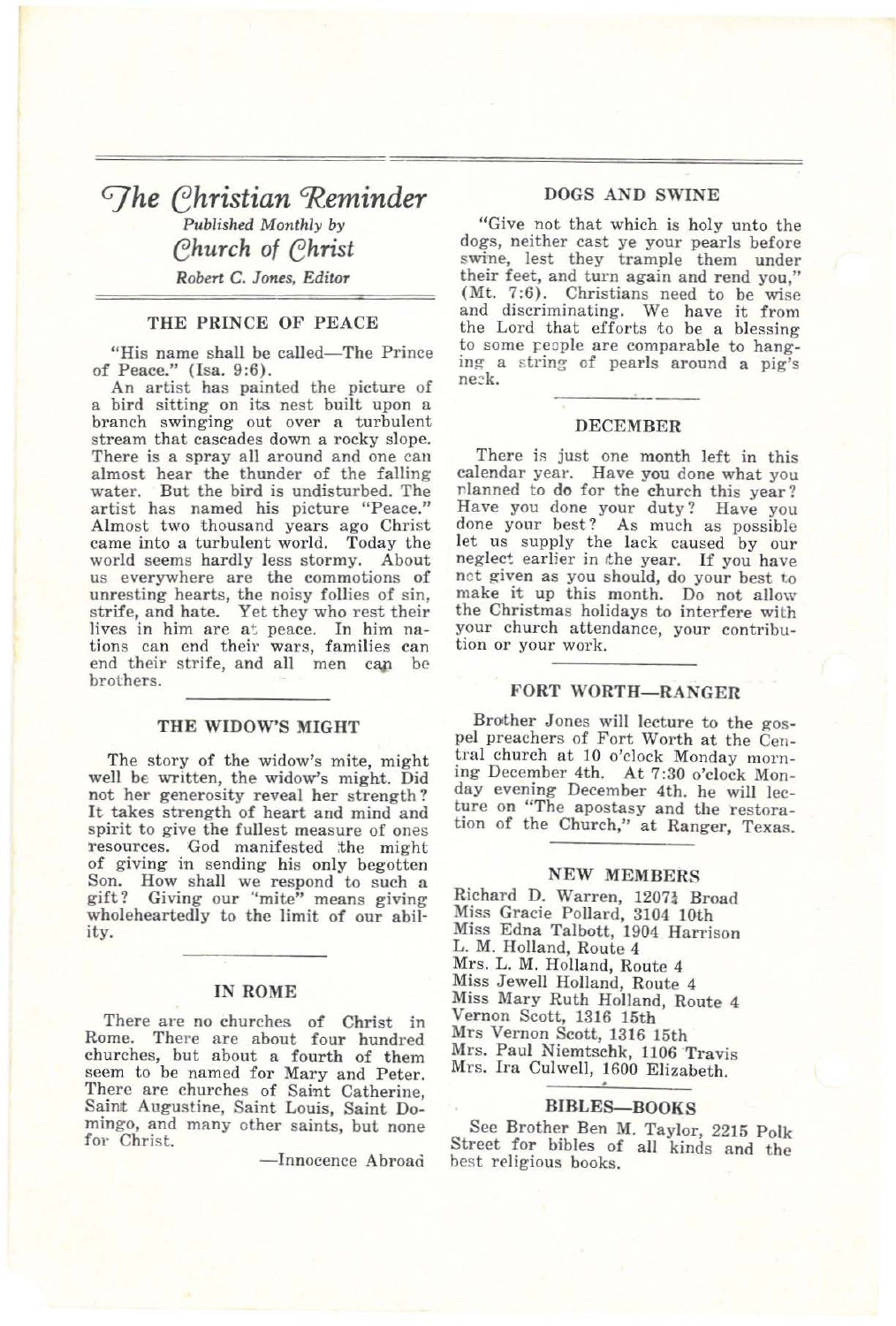# OUR FINANCES FOR 1940

On January 1, 1940 we can look back on the year of 1939 as the best year financially in the history of this church. All our obligations will be paid and we will have \$3,000.00 in the building fund. About \$8,250.00 will have been spent during the year in our program of work and in paying all our debts in full. All the members and friends of the church rejoice because of the goodness of God and the liberality of those who have made this possible.

(

We know this church cannot grow, as it must, without larger and better buildings. The only way to provide the necessary room is to build a new house. A reasonable effort on the part of the church will make it possible for us to begin work on a new building by the first of April 1941.

All the members of the church can surely see the value and the possibilities of the budget and pledge system in financing the church work. This method meets the divine requirements concerning christian giving and it solves the problem of church finance. Given below is the proposed budget for 1940, which if fully realized will make possible the greatest years work in our history and leave a balance of \$6,100.00 for the building fund. Almost half of every dollar contributed will go into a new building.

## ITIMIZED BUDGET FOR 1940

| Local Charity 2008 and 2008 and 2008 and 2008 and 2008 and 2008 and 2008 and 2008 and 2008 and 2008 and 2008 a                                                                                                                                                                         |             |
|----------------------------------------------------------------------------------------------------------------------------------------------------------------------------------------------------------------------------------------------------------------------------------------|-------------|
|                                                                                                                                                                                                                                                                                        |             |
|                                                                                                                                                                                                                                                                                        |             |
|                                                                                                                                                                                                                                                                                        |             |
| Literature                                                                                                                                                                                                                                                                             |             |
| Printing                                                                                                                                                                                                                                                                               |             |
|                                                                                                                                                                                                                                                                                        |             |
|                                                                                                                                                                                                                                                                                        |             |
| Communion Supplies                                                                                                                                                                                                                                                                     |             |
| Flowers <b>Example 20</b> Flowers <b>Example 20</b> Flowers <b>Example 20</b> Flowers <b>Example 20</b> Flowers <b>Example 20</b> Flowers <b>Example 20</b> Flowers <b>Example 20</b> Flowers <b>Example 20</b> Flowers <b>Example 20</b> Flowers <b>Example 20</b> Flowers <b>Exa</b> |             |
| Gas                                                                                                                                                                                                                                                                                    |             |
|                                                                                                                                                                                                                                                                                        |             |
| Telephone                                                                                                                                                                                                                                                                              |             |
|                                                                                                                                                                                                                                                                                        |             |
| <b>Total</b>                                                                                                                                                                                                                                                                           | \$13,500,00 |

A contribution of \$260.00 per week will give us \$13,520.00 for the year. Please purpose in your heart the amount you believe you can give weekly during 1940, indicate the same on a pledge card and place it in the collection plate or mail it to the Church of Christ, Tenth and Austin Street, Wichita Falls, Texas. Do this just as soon as possible, please.